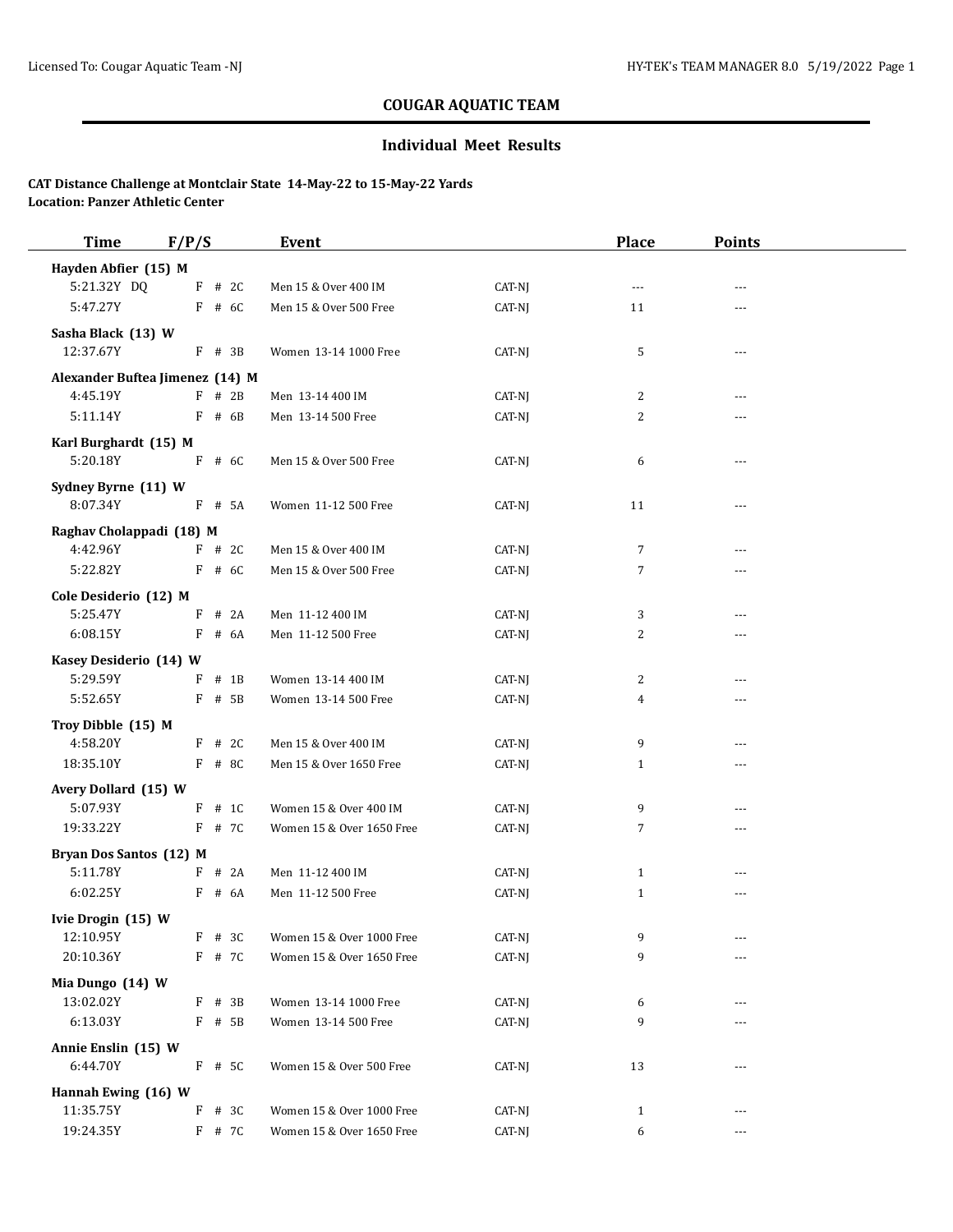## **Individual Meet Results**

| Ron Feldman (14) M<br>5:15.22Y |   |          |                           |        |                |                |  |
|--------------------------------|---|----------|---------------------------|--------|----------------|----------------|--|
|                                |   |          |                           |        |                |                |  |
|                                | F | # 2B     | Men 13-14 400 IM          | CAT-NJ | 10             | ---            |  |
| 5:48.80Y                       |   | $F$ # 6B | Men 13-14 500 Free        | CAT-NJ | 10             |                |  |
| Caitlin Foung (16) W           |   |          |                           |        |                |                |  |
| 11:45.46Y                      |   | $F$ # 3C | Women 15 & Over 1000 Free | CAT-NJ | 5              | ---            |  |
| 5:36.87Y                       |   | F # 5C   | Women 15 & Over 500 Free  | CAT-NJ | 2              | ---            |  |
| Lily Foung (17) W              |   |          |                           |        |                |                |  |
| 5:02.82Y                       |   | $F$ # 1C | Women 15 & Over 400 IM    | CAT-NJ | 6              | $- - -$        |  |
| 5:43.69Y                       |   | F # 5C   | Women 15 & Over 500 Free  | CAT-NJ | 6              | ---            |  |
| Lucas Foung (14) M             |   |          |                           |        |                |                |  |
| 11:04.36Y                      |   | $F$ # 4B | Men 13-14 1000 Free       | CAT-NJ | $\mathbf{1}$   | $\overline{a}$ |  |
| 5:16.17Y                       |   | $F$ # 6B | Men 13-14 500 Free        | CAT-NJ | 3              | ---            |  |
| Luke Gardner (14) M            |   |          |                           |        |                |                |  |
| 4:59.17Y                       |   | $F$ # 2B | Men 13-14 400 IM          | CAT-NJ | 5              | ---            |  |
| 5:37.47Y                       |   | $F$ # 6B | Men 13-14 500 Free        | CAT-NJ | $\sqrt{7}$     | ---            |  |
| Keira Gilligan (14) W          |   |          |                           |        |                |                |  |
| 5:51.11Y                       |   | $F$ # 5B | Women 13-14 500 Free      | CAT-NJ | 3              | $---$          |  |
| Reagan Gilligan (14) W         |   |          |                           |        |                |                |  |
| 11:11.84Y                      | F | # 3B     | Women 13-14 1000 Free     | CAT-NJ | $\mathbf{1}$   | $---$          |  |
| 5:28.12Y                       |   | F # 5B   | Women 13-14 500 Free      | CAT-NJ | $\mathbf{1}$   | ---            |  |
| Ari Glasman (14) M             |   |          |                           |        |                |                |  |
| 4:58.66Y                       |   | $F$ # 2B | Men 13-14 400 IM          | CAT-NJ | $\overline{4}$ | ---            |  |
| 5:42.23Y                       |   | $F$ # 6B | Men 13-14 500 Free        | CAT-NJ | 8              | ---            |  |
| Henry Goodwin (14) M           |   |          |                           |        |                |                |  |
| 5:06.33Y                       | F | # 2B     | Men 13-14 400 IM          | CAT-NJ | $\overline{7}$ | ---            |  |
| <b>NS</b>                      |   | $F$ # 6B | Men 13-14 500 Free        | CAT-NJ | $\overline{a}$ | ---            |  |
| Brendan Guiliano (17) M        |   |          |                           |        |                |                |  |
| 4:23.26Y                       |   | $F$ # 2C | Men 15 & Over 400 IM      | CAT-NJ | $\mathbf{1}$   | $---$          |  |
| 5:16.77Y                       |   | $F$ # 6C | Men 15 & Over 500 Free    | CAT-NJ | 5              | ---            |  |
| Jordan Hall (12) W             |   |          |                           |        |                |                |  |
| <b>NS</b>                      |   | $F$ # 1A | Women 11-12 400 IM        | CAT-NJ | ---            | $---$          |  |
| David Hanin (12) M             |   |          |                           |        |                |                |  |
| 5:24.73Y                       |   | $F$ # 2A | Men 11-12 400 IM          | CAT-NJ | $\overline{c}$ | ---            |  |
| 6:15.57Y                       |   | $F$ # 6A | Men 11-12 500 Free        | CAT-NJ | $\overline{4}$ | ---            |  |
| Natalie Iannuzzi (12) W        |   |          |                           |        |                |                |  |
| 6:32.16Y                       |   | F # 5A   | Women 11-12 500 Free      | CAT-NJ | 5              | ---            |  |
| Sam Iannuzzi (14) W            |   |          |                           |        |                |                |  |
| 5:44.53Y                       |   | $F$ # 1B | Women 13-14 400 IM        | CAT-NJ | $\overline{7}$ |                |  |
| 6:14.57Y                       |   | F # 5B   | Women 13-14 500 Free      | CAT-NJ | 10             | ---            |  |
| Sonia Jagen (13) W             |   |          |                           |        |                |                |  |
| 5:35.00Y                       |   | $F$ # 1B | Women 13-14 400 IM        | CAT-NJ | 3              | ---            |  |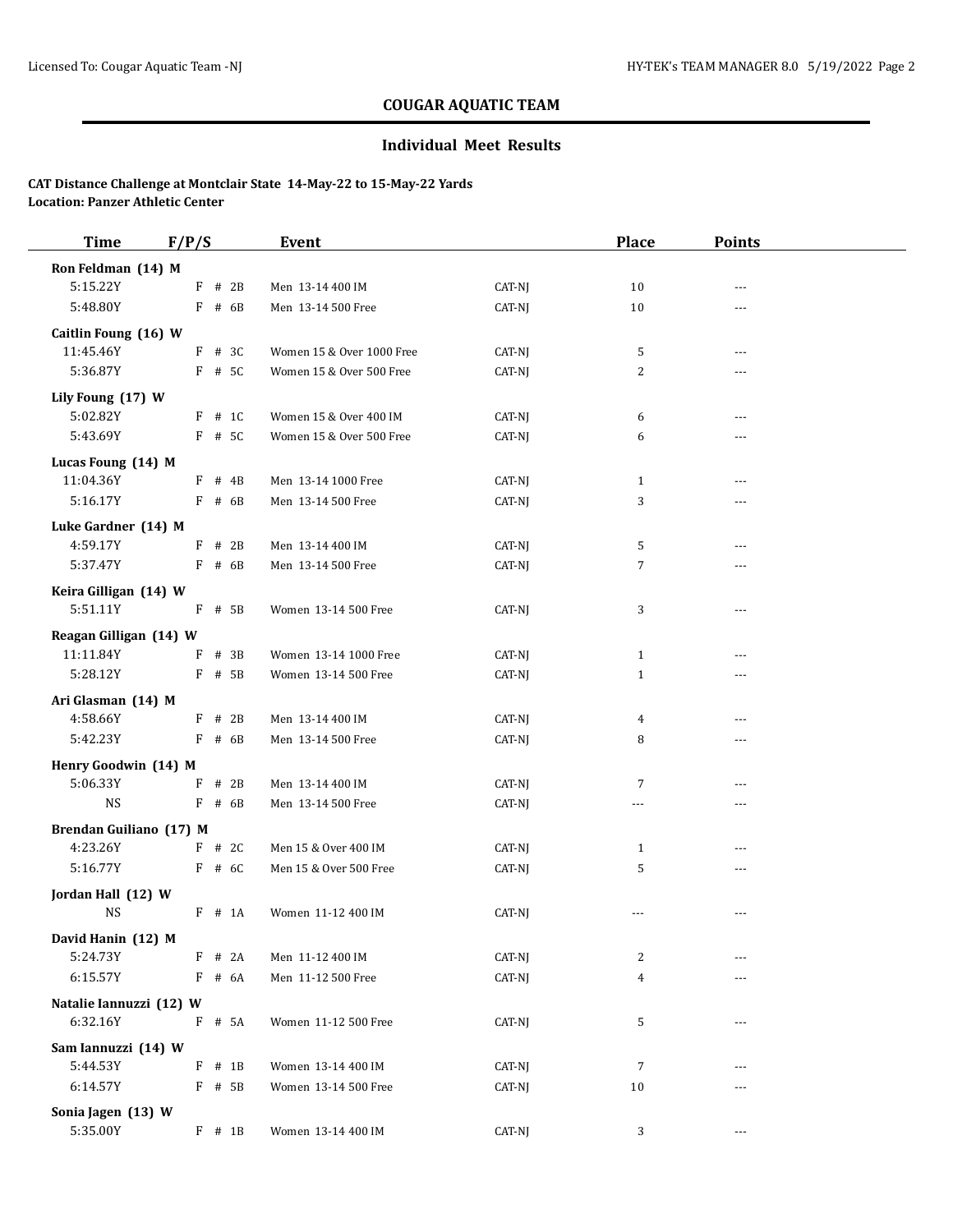## **Individual Meet Results**

| <b>Time</b>                                                                         | F/P/S                                    | Event                                     |                            | <b>Place</b>   | <b>Points</b>  |  |
|-------------------------------------------------------------------------------------|------------------------------------------|-------------------------------------------|----------------------------|----------------|----------------|--|
| Ananya Jetley (11) W                                                                |                                          |                                           |                            |                |                |  |
| 9:28.00Y                                                                            | F # 5A                                   | Women 11-12 500 Free                      | CAT-NJ                     | 12             |                |  |
| Aryan Kapoor (16) M                                                                 |                                          |                                           |                            |                |                |  |
| 4:39.33Y                                                                            | # 2C<br>F                                | Men 15 & Over 400 IM                      | CAT-NJ                     | 6              | ---            |  |
| 5:15.90Y                                                                            | $F$ # 6C                                 | Men 15 & Over 500 Free                    | CAT-NJ                     | 4              | ---            |  |
|                                                                                     |                                          |                                           |                            |                |                |  |
| Madison Klak (16) W<br>12:03.04Y                                                    | $F$ # 3C                                 | Women 15 & Over 1000 Free                 | CAT-NJ                     | 7              | ---            |  |
| 5:42.05Y                                                                            | F # 5C                                   | Women 15 & Over 500 Free                  | CAT-NJ                     | 5              | ---            |  |
|                                                                                     |                                          |                                           |                            |                |                |  |
| Riley Kopp (15) W                                                                   |                                          |                                           |                            |                |                |  |
| 11:38.74Y                                                                           | $F$ # 3C                                 | Women 15 & Over 1000 Free                 | $CAT-NJ$                   | 2              | $\overline{a}$ |  |
| 19:02.82Y                                                                           | $F$ # 7C                                 | Women 15 & Over 1650 Free                 | CAT-NJ                     | 4              | ---            |  |
| Gabby Kutsup (17) W                                                                 |                                          |                                           |                            |                |                |  |
| 6:23.79Y                                                                            | F # 5C                                   | Women 15 & Over 500 Free                  | CAT-NJ                     | 12             | ---            |  |
| Alejandra Laynez (17) W                                                             |                                          |                                           |                            |                |                |  |
| 4:53.00Y                                                                            | $F$ # 1C                                 | Women 15 & Over 400 IM                    | CAT-NJ                     | 2              | $---$          |  |
| 18:54.57Y                                                                           | F # 7C                                   | Women 15 & Over 1650 Free                 | CAT-NJ                     | 2              | ---            |  |
| Angel Laynez (18) M                                                                 |                                          |                                           |                            |                |                |  |
| 4:57.71Y                                                                            | $F$ # 2C                                 | Men 15 & Over 400 IM                      | CAT-NJ                     | 8              | $\overline{a}$ |  |
| 5:12.69Y                                                                            | $F$ # 6C                                 | Men 15 & Over 500 Free                    | CAT-NJ                     | 3              | ---            |  |
|                                                                                     |                                          |                                           |                            |                |                |  |
| Leticia Laynez (15) W                                                               |                                          |                                           |                            |                |                |  |
| 4:54.49Y                                                                            | $F$ # 1C                                 | Women 15 & Over 400 IM                    | CAT-NJ                     | 3              | $---$          |  |
| 5:38.64Y                                                                            | F # 5C                                   | Women 15 & Over 500 Free                  | CAT-NJ                     | 3              | ---            |  |
| Charlotte Lepis (18) W                                                              |                                          |                                           |                            |                |                |  |
| 5:35.52Y                                                                            | F # 5C                                   | Women 15 & Over 500 Free                  | CAT-NJ                     | $\mathbf{1}$   | $\overline{a}$ |  |
| Ella Lepis (15) W                                                                   |                                          |                                           |                            |                |                |  |
| 4:54.50Y                                                                            | $F$ # 1C                                 | Women 15 & Over 400 IM                    | CAT-NJ                     | $\overline{4}$ | $---$          |  |
| 18:47.40Y                                                                           | F # 7C                                   | Women 15 & Over 1650 Free                 | CAT-NJ                     | $\mathbf{1}$   | ---            |  |
| Ashlyn Levy (12) W                                                                  |                                          |                                           |                            |                |                |  |
| 5:39.06Y                                                                            | $#$ 1A<br>F                              | Women 11-12 400 IM                        | CAT-NJ                     | $\overline{2}$ | $---$          |  |
| 6:19.65Y                                                                            | F # 5A                                   | Women 11-12 500 Free                      | CAT-NJ                     | 3              | $---$          |  |
|                                                                                     |                                          |                                           |                            |                |                |  |
| Sasha Lukonen (17) W                                                                | F # 3C                                   | Women 15 & Over 1000 Free                 |                            | $\overline{7}$ |                |  |
| 12:03.04Y                                                                           |                                          |                                           | CAT-NJ                     |                |                |  |
| 6:08.32Y                                                                            | F # 5C                                   | Women 15 & Over 500 Free                  | CAT-NJ                     | $10\,$         | ---            |  |
|                                                                                     |                                          |                                           |                            |                |                |  |
|                                                                                     |                                          |                                           |                            | ---            |                |  |
|                                                                                     |                                          |                                           |                            |                |                |  |
|                                                                                     |                                          | Men 13-14 1650 Free                       |                            | ---            | ---            |  |
|                                                                                     | Maeko Angela Marapao (15) W              |                                           |                            |                |                |  |
| 6:18.50Y                                                                            | F # 5C                                   | Women 15 & Over 500 Free                  | CAT-NJ                     | 11             | ---            |  |
|                                                                                     |                                          |                                           |                            |                |                |  |
| 6:10.61Y                                                                            |                                          | Women 13-14 500 Free                      | CAT-NJ                     | 8              | $\cdots$       |  |
| Alex Makovsky (14) M<br><b>NS</b><br>5:43.09Y<br><b>NS</b><br>Gracie Masella (14) W | $F$ # 4B<br>$F$ # 6B<br>F # 8B<br>F # 5B | Men 13-14 1000 Free<br>Men 13-14 500 Free | CAT-NJ<br>CAT-NJ<br>CAT-NJ | 9              |                |  |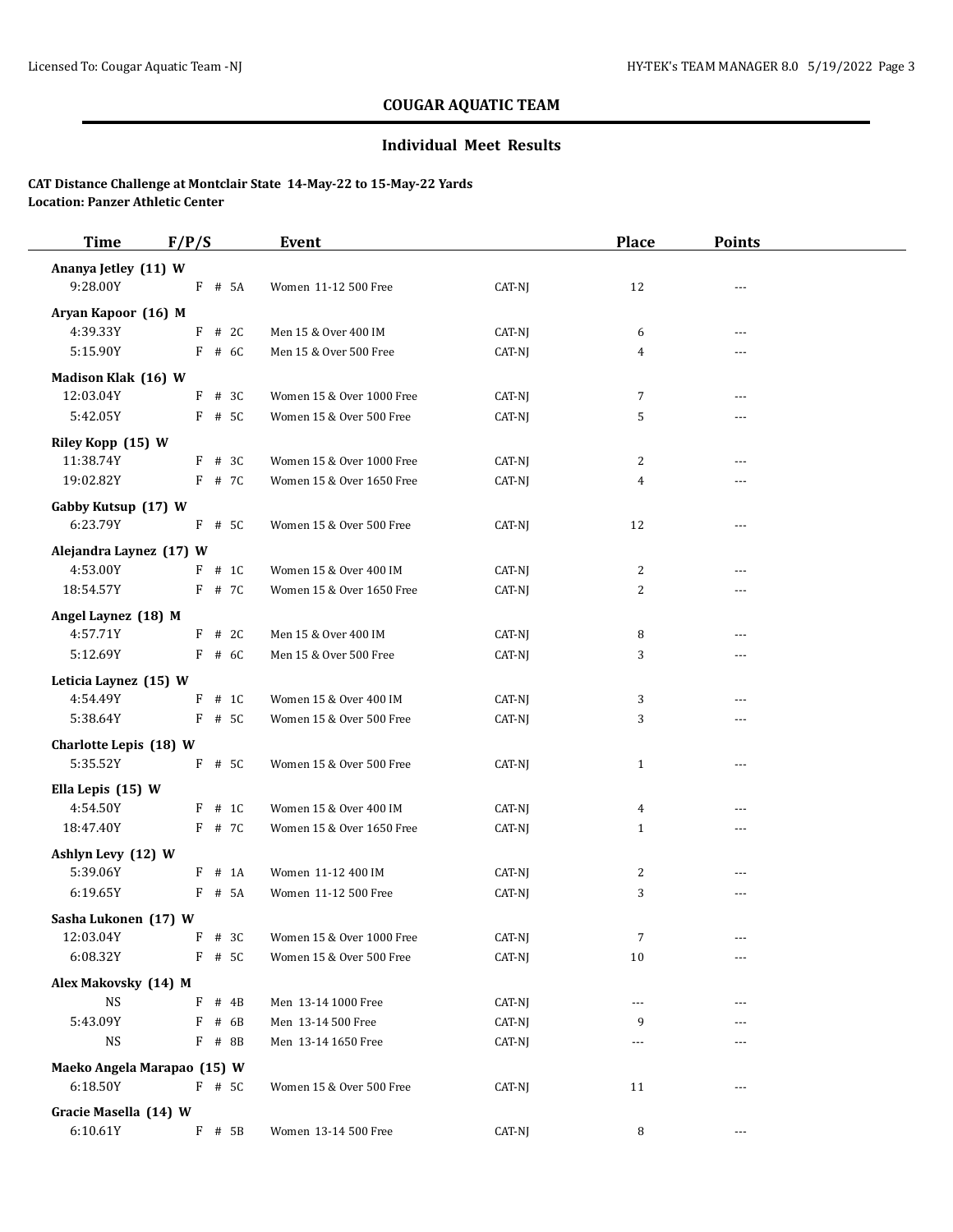## **Individual Meet Results**

| <b>Time</b>                        | F/P/S       | Event                     |        | <b>Place</b>   | <b>Points</b> |  |
|------------------------------------|-------------|---------------------------|--------|----------------|---------------|--|
| <b>Christopher Mattesky (15) M</b> |             |                           |        |                |               |  |
| 5:12.31Y                           | $F$ # 2C    | Men 15 & Over 400 IM      | CAT-NJ | 11             | ---           |  |
| Simon Maza (13) M                  |             |                           |        |                |               |  |
| 15:11.41Y                          | $F$ # 4B    | Men 13-14 1000 Free       | CAT-NJ | $\overline{4}$ | ---           |  |
| 7:15.53Y                           | $F$ # 6B    | Men 13-14 500 Free        | CAT-NJ | 16             | ---           |  |
| Leonardo McCormick (13) M          |             |                           |        |                |               |  |
| 5:12.45Y                           | $F$ # 2B    | Men 13-14 400 IM          | CAT-NJ | 9              | ---           |  |
| 19:55.43Y                          | F # 8B      | Men 13-14 1650 Free       | CAT-NJ | $\mathbf{1}$   | ---           |  |
| Shannon McGowan (14) W             |             |                           |        |                |               |  |
| 5:40.83Y                           | $F$ # 1B    | Women 13-14 400 IM        | CAT-NJ | 4              | ---           |  |
| 5:48.14Y                           | F # 5B      | Women 13-14 500 Free      | CAT-NJ | 2              | ---           |  |
| Lillian Mingione (12) W            |             |                           |        |                |               |  |
| 7:01.57Y                           | F # 5A      | Women 11-12 500 Free      | CAT-NJ | $\sqrt{ }$     | ---           |  |
|                                    |             |                           |        |                |               |  |
| Grace Moran (13) W<br>6:31.87Y     | $F$ # 1B    | Women 13-14 400 IM        | CAT-NJ | 9              | $- - -$       |  |
|                                    |             |                           |        |                |               |  |
| Sefina Morrison (14) W             |             |                           |        |                |               |  |
| 5:23.28Y                           | $#$ 1B<br>F | Women 13-14 400 IM        | CAT-NJ | $\mathbf{1}$   | ---           |  |
| 6:00.12Y                           | $F$ # 5B    | Women 13-14 500 Free      | CAT-NJ | 5              |               |  |
| Eli Muldoon (16) M                 |             |                           |        |                |               |  |
| 4:38.62Y                           | $F$ # 2C    | Men 15 & Over 400 IM      | CAT-NJ | 4              | ---           |  |
| 18:35.43Y                          | F # 8C      | Men 15 & Over 1650 Free   | CAT-NJ | 2              | ---           |  |
| Caroline Murray (16) W             |             |                           |        |                |               |  |
| 4:57.87Y                           | F<br># 1C   | Women 15 & Over 400 IM    | CAT-NJ | 5              | $- - -$       |  |
| 19:02.56Y                          | F # 7C      | Women 15 & Over 1650 Free | CAT-NJ | 3              | ---           |  |
| Daniel Murray (13) M               |             |                           |        |                |               |  |
| <b>NS</b>                          | $F$ # 4B    | Men 13-14 1000 Free       | CAT-NJ | $\overline{a}$ | ---           |  |
| 6:41.53Y                           | $F$ # 6B    | Men 13-14 500 Free        | CAT-NJ | 14             | ---           |  |
| Ella Nigito (13) W                 |             |                           |        |                |               |  |
| 5:53.78Y                           | $F$ # 1B    | Women 13-14 400 IM        | CAT-NJ | 8              | ---           |  |
| 6:09.93Y                           | F # 5B      | Women 13-14 500 Free      | CAT-NJ | $\overline{7}$ | ---           |  |
| Hailey Oosterwyk (17) W            |             |                           |        |                |               |  |
| 5:51.97Y                           | F # 5C      | Women 15 & Over 500 Free  | CAT-NJ | 8              | ---           |  |
| Max Pearson (14) M                 |             |                           |        |                |               |  |
| 5:03.36Y                           | $F$ # 2B    | Men 13-14 400 IM          | CAT-NJ | 6              |               |  |
| 5:33.46Y                           | F # 6B      | Men 13-14 500 Free        | CAT-NJ | 6              |               |  |
|                                    |             |                           |        |                |               |  |
| Kyle Phillips (14) M<br>4:40.13Y   | $F$ # 2B    | Men 13-14 400 IM          | CAT-NJ | $\mathbf{1}$   |               |  |
| 5:04.76Y                           | $F$ # 6B    | Men 13-14 500 Free        | CAT-NJ | $\mathbf{1}$   | ---           |  |
|                                    |             |                           |        |                |               |  |
| Matthew Piacentini (16) M          |             |                           |        |                |               |  |
| 4:39.23Y                           | $F$ # 2C    | Men 15 & Over 400 IM      | CAT-NJ | 5              | $---$         |  |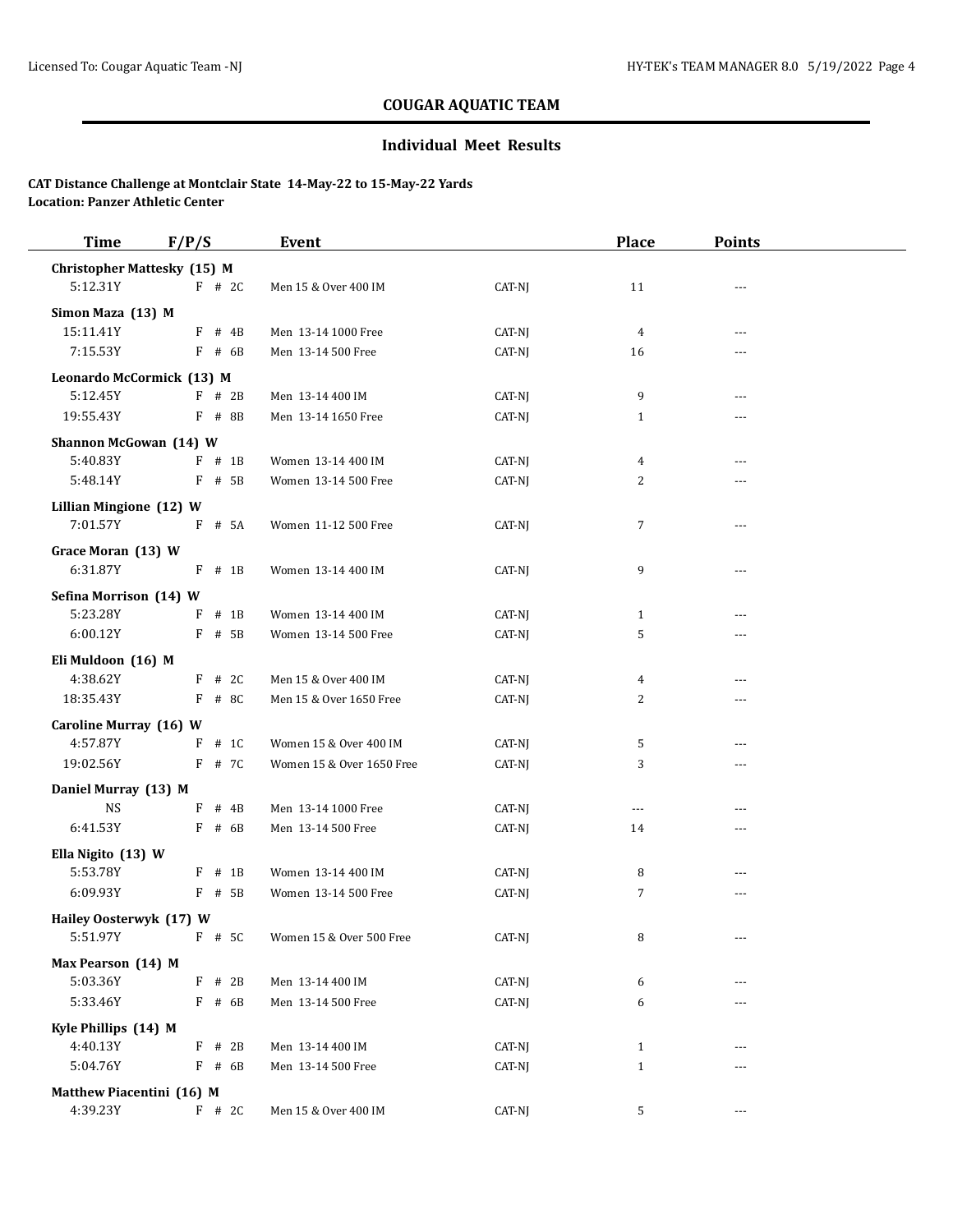## **Individual Meet Results**

| <b>Time</b>                        | F/P/S       | Event                     |                  | <b>Place</b>   | <b>Points</b>  |  |
|------------------------------------|-------------|---------------------------|------------------|----------------|----------------|--|
| Vivianna Ramos (13) W              |             |                           |                  |                |                |  |
| 5:40.90Y                           | $#$ 1B<br>F | Women 13-14 400 IM        | CAT-NJ           | 5              | $\sim$ $\sim$  |  |
| 6:24.13Y                           | F<br># 5B   | Women 13-14 500 Free      | CAT-NJ           | 11             | $- - -$        |  |
| Maximo Rivera (12) M               |             |                           |                  |                |                |  |
| 5:40.02Y                           | # 2A<br>F   | Men 11-12 400 IM          | CAT-NJ           | 5              | $---$          |  |
| 6:14.80Y                           | F<br># 6A   | Men 11-12 500 Free        | CAT-NJ           | 3              | $\overline{a}$ |  |
| Amanda Rohde (17) W                |             |                           |                  |                |                |  |
| 11:43.57Y                          | F<br># 3C   | Women 15 & Over 1000 Free | CAT-NJ           | 4              | $- - -$        |  |
| 5:40.31Y                           | $F$ # 5C    | Women 15 & Over 500 Free  | CAT-NJ           | 4              | ---            |  |
| Ashley Rohde (14) W                |             |                           |                  |                |                |  |
| 6:50.64Y                           | $F$ # 5B    | Women 13-14 500 Free      | CAT-NJ           | 15             | ---            |  |
| Caroline Rosiecki (15) W           |             |                           |                  |                |                |  |
| 5:31.90Y                           | $F$ # 1C    | Women 15 & Over 400 IM    | CAT-NJ           | 15             | $- - -$        |  |
| 5:58.58Y                           | F # 5C      | Women 15 & Over 500 Free  | CAT-NJ           | 9              | $\overline{a}$ |  |
| Kailey Ross (16) W                 |             |                           |                  |                |                |  |
| 5:07.82Y                           | $F$ # 1C    | Women 15 & Over 400 IM    | CAT-NJ           | 8              | $- - -$        |  |
| 19:05.65Y                          | F # 7C      | Women 15 & Over 1650 Free | CAT-NJ           | 5              | $\overline{a}$ |  |
| Parker Sabia (14) M                |             |                           |                  |                |                |  |
| 15:24.44Y                          | $F$ # 4B    | Men 13-14 1000 Free       | CAT-NJ           | 6              | $- - -$        |  |
| 7:09.71Y                           | $F$ # 6B    | Men 13-14 500 Free        | CAT-NJ           | 15             | ---            |  |
| John Sagui (14) M                  |             |                           |                  |                |                |  |
| 5:19.62Y                           | $F$ # 2B    | Men 13-14 400 IM          | CAT-NJ           | 11             | $\overline{a}$ |  |
|                                    |             |                           |                  |                |                |  |
| Margaret Sawa (15) W<br>5:07.75Y   | # 1C<br>F   | Women 15 & Over 400 IM    | CAT-NJ           | 7              | $- - -$        |  |
| 19:44.20Y                          | F # 7C      | Women 15 & Over 1650 Free | CAT-NJ           | 8              | ---            |  |
|                                    |             |                           |                  |                |                |  |
| David Slowinski (16) M<br>4:27.25Y | F<br># 2C   | Men 15 & Over 400 IM      |                  | $\overline{c}$ | $---$          |  |
| 4:58.70Y                           | $F$ # 6C    | Men 15 & Over 500 Free    | CAT-NJ<br>CAT-NJ | 2              | $\overline{a}$ |  |
|                                    |             |                           |                  |                |                |  |
| Mark Suarez (13) M                 |             |                           |                  |                |                |  |
| 4:50.68Y                           | $F$ # 2B    | Men 13-14 400 IM          | CAT-NJ           | 3              | $- - -$        |  |
| 5:22.05Y                           | $F$ # 6B    | Men 13-14 500 Free        | CAT-NJ           | 4              | $\overline{a}$ |  |
| Chase Thomas (15) M                |             |                           |                  |                |                |  |
| 5:08.10Y                           | F<br># 2C   | Men 15 & Over 400 IM      | CAT-NJ           | 10             |                |  |
| 5:58.22Y                           | F # 6C      | Men 15 & Over 500 Free    | CAT-NJ           | 12             |                |  |
| Finn Tobin (14) M                  |             |                           |                  |                |                |  |
| 5:10.40Y                           | $F$ # 2B    | Men 13-14 400 IM          | CAT-NJ           | 8              |                |  |
| 5:59.43Y                           | $F$ # 6B    | Men 13-14 500 Free        | CAT-NJ           | 11             | ---            |  |
| Lauren Wall (16) W                 |             |                           |                  |                |                |  |
| 12:53.87Y                          | $F$ # 3C    | Women 15 & Over 1000 Free | CAT-NJ           | 10             | $- - -$        |  |
| Alexa Whitworth (13) W             |             |                           |                  |                |                |  |
| 6:05.30Y                           | $F$ # 5B    | Women 13-14 500 Free      | CAT-NJ           | 6              | $\cdots$       |  |